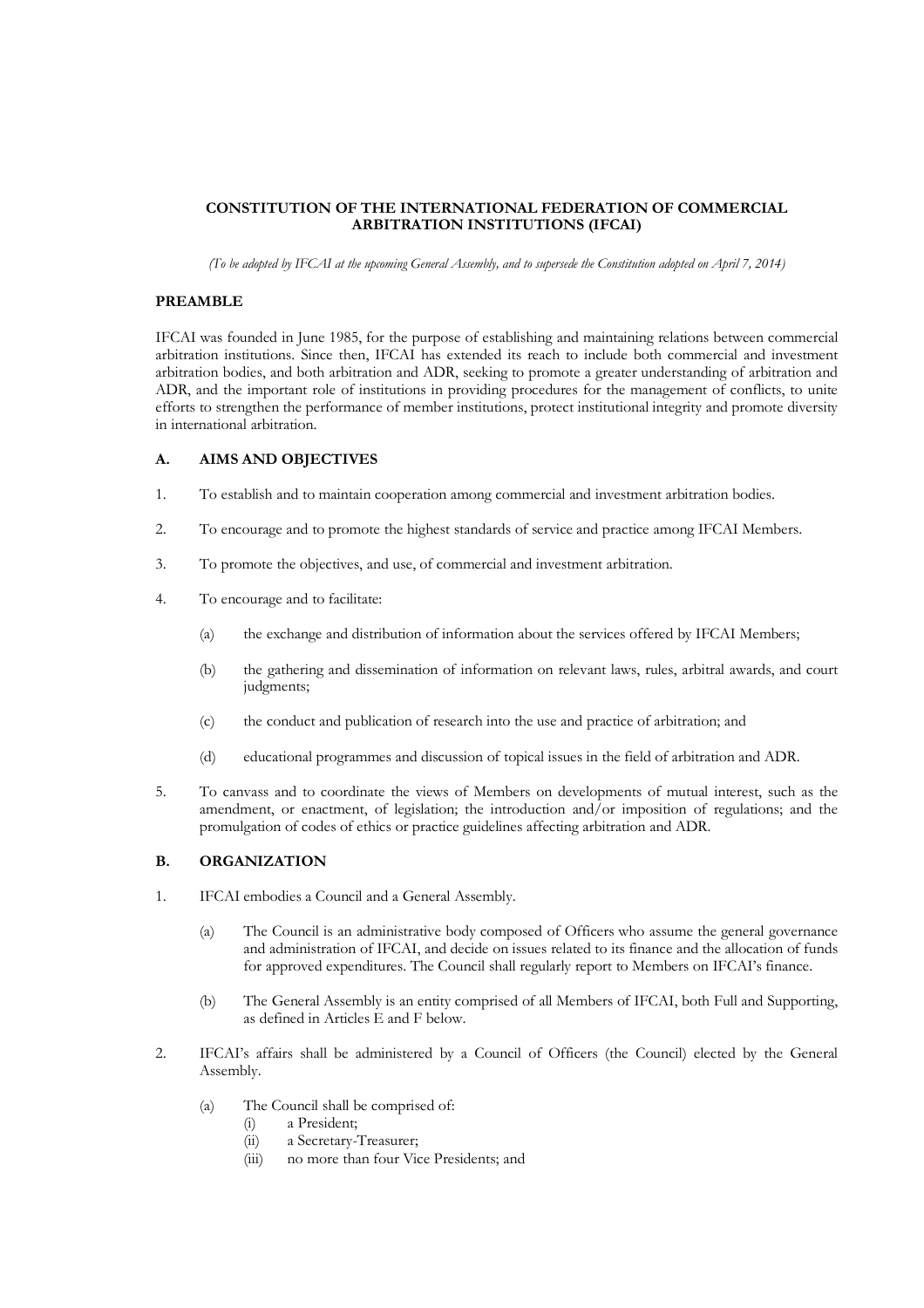- (iv) no more than eight Councilors.
- (b) To be eligible for election to the Council, and continuing on the Council, individuals shall hold senior office with a Full or Supporting Member institution of IFCAI.
- (c) No more than two individuals from Supporting Member institutions may be elected to the Council, but only to the office of Councilor.
- (d) At the first Council meeting following the election of the Officers by the General Assembly, elections to the offices of Secretary-Treasurer, Vice President and President shall take place.
- (e) Subject to Article B(2)(c), individuals elected to the Council for the first time may be elected to the office of Councilor or Secretary-Treasurer, but not to the office of Vice President or President, unless such election is made by a majority of two thirds of the Council Officers.
- (f) Subject to Article  $B(2)(c)$ , an Officer who has already served one or two consecutive, or nonconsecutive terms in any other office or offices may be elected to the Presidency to serve for a maximum of two further four-year terms.
- (g) All Officers shall be elected for a four-year term and shall be eligible for election for one further consecutive four-year term only, whether to the same office or to another office, with the sole exception of promotion to the Presidency.
- (h) If at the first Council meeting, a candidate elected for a third or fourth term fails election to Presidency, then he or she shall leave the Council and the Council shall stay as is for the remaining number of elected Officers.
- (i) Officers are expected to attend the Council meeting every year. Non-attendance for two consecutive meetings without good cause will be treated as resignation.
- (j) IFCAI Members will be invited to propose candidates for Council elections and an ad hoc Nominating Committee will be established to select, in consultation with the President, a slate of candidates. This Committee will be comprised of three members, chosen by the Council from among its sitting Officers and/or individuals holding senior office with a Member of the General Assembly, provided that no member of this Committee shall be eligible for inclusion among the candidates put forward by the Committee.
- (k) To avoid conflicts of interest, and subject to control by the President, members of the Committee shall not be permitted to individually indicate, when jointly selecting candidates, their preference for individuals holding senior office in the Member institution from which they originate.
- (l) The Nominating Committee will present a slate of no more than seventeen candidates to be voted upon by Members present in the General Assembly, having due regard for a diverse geographic, generational and gender representation.
- (m) Subject to Article B(2)(c), candidates having obtained the highest number of votes shall be elected to the Council. Each Member of the General Assembly may cast a vote for no more than fourteen individual candidates. In case two or more candidates have obtained the same and lowest number of votes, a second round between those candidates will be held.
- (n) If, during a term of office, a vacancy occurs on the Council, Members will be invited to propose candidates to the Nominating Committee to fill the vacancy, in accordance with the procedures set out above.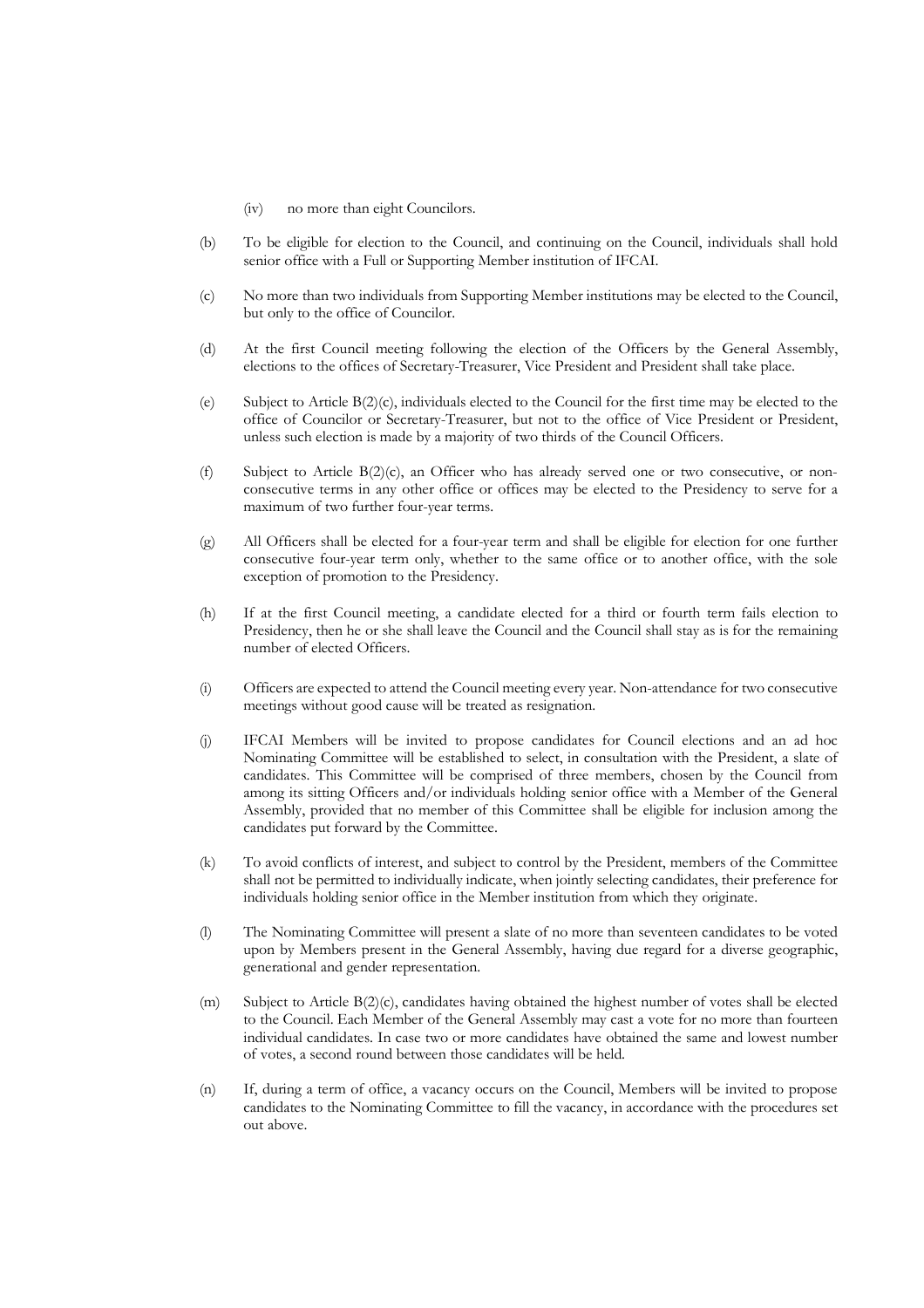- (o) Pursuant to Article B(2)(b), any Officer who, during his or her term of office, ceases to hold office with a Member institution shall resign his or her position on the Council, unless he or she is moving directly to take up office with another Member institution.
- (p) No Officer vacating his or her seat on the Council upon resignation or retirement from the institution with which he or she held office may nominate his or her successor at that institution for appointment to the Council, nor solicit another person to do so while in office.

### **C. MEETINGS AND THE DECISION-MAKING PROCESS**

- 1. The Council shall meet at least once a year, and may do so either in person and/or by telephone or video conference.
- 2. The quorum for Council meetings shall be three Officers, one of whom shall be the President or a Vice President, who shall chair the meeting.
- 3. The General Assembly shall meet at least once every two years with interim meetings when needed, and may do so either in person and/or by virtual means.
- 4. The quorum for a General Assembly shall be ten Members, or one third of the membership, whichever is the fewer, one of whom shall be the President or a Vice President, who shall chair the General Assembly.
- 5. The decisions of the Council and of the General Assembly shall be taken by a simple majority, provided that, in the event of deadlock, the Chairman of the meeting shall have a casting vote, except where otherwise stated.
- 6. Notice of all meetings will be communicated to Members at least thirty days in advance, by post, fax or email.

#### **D. MEMBERSHIP**

- 1. Any active arbitration centre or institution administering arbitral proceedings that is a legal entity or attached thereto shall be eligible to become a Full Member, subject to the requirements of Article E.
- 2. Any organization legally established to promote international arbitration and ADR shall be eligible to become a Supporting Member, subject to the requirements of Article F.
- 3. Any organization wishing to become a Full Member pursuant to Article E or a Supporting Member pursuant to Article F shall send its application in writing to IFCAI, accompanied by:
	- a. a copy of its Constitution or other rules, as well as a summary of its background, history and objectives;
	- b. the names, addresses, telephone and e-mail addresses of its president, senior officers and other officers;
	- c. a certificate signed by an officer stating the number of case managers and employees and a record of achievement in its field in the past three years, including evidence of its contribution to international arbitration and ADR; and
	- d. payment of the annual dues for the then current year at a rate determined by the Council.
- 4. The application for membership shall be made to the Council, through its Secretary-Treasurer.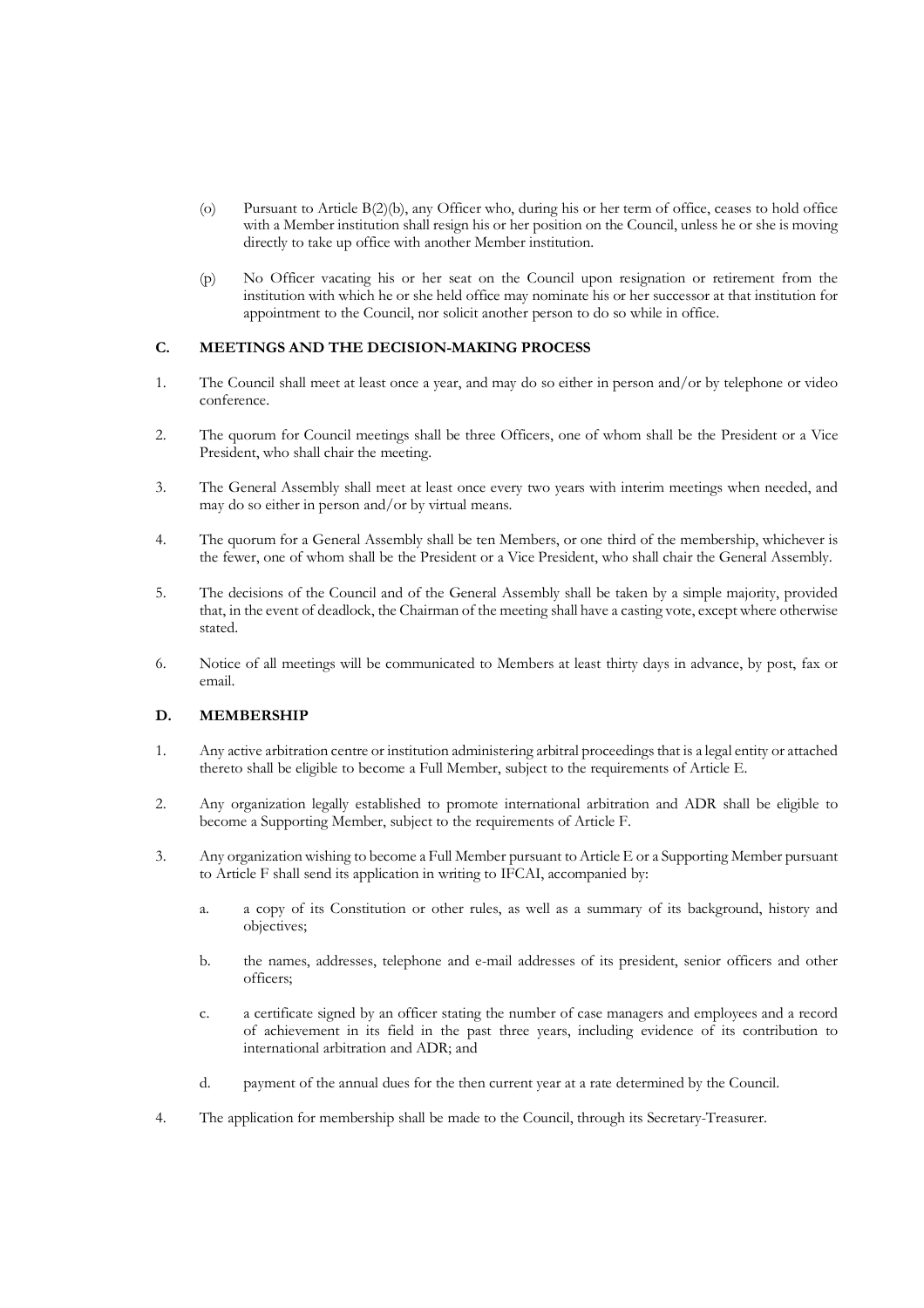- 5. The Council may require any additional information necessary to judge the qualifications of the applicant for membership.
- 6. An applicant shall be admitted to membership if such application is approved by a majority of two thirds of the Council Officers.
- 7. Membership may be refused at the Council's discretion, pursuant to Article D(6), or if the organization fails to present the documents listed in Article D(3).
- 8. Members who fail to timely settle an invoice for their annual subscription shall be removed from the list of Members.
- 9. Any Member removed in the application of the precedent paragraph may reapply for membership, pursuant to Article D(3), upon payment of the subscription for the then current year.
- 10. Members who no longer meet the criteria for membership or fail to support the aims and objectives of IFCAI, may also be removed, by a majority of two thirds of the Council Officers.
- 11. Any Member removed in the application of the precedent paragraph may reapply for membership pursuant to Article D(3), if it is able to bring evidence of changed circumstances or facts justifying the new application.
- 12. Any Member of IFCAI may cancel its membership by addressing a letter to the Council, through its Secretary-Treasurer, the cancellation being effective on the date of its reception.

### **E. FULL MEMBERS**

- 1. Full Members are active arbitration centres or institutions, whether a legal entity or attached thereto, founded for at least three years, with the purpose of administering arbitral proceedings.
- 2. An organization shall be construed as an active commercial and/or investment arbitration institution if it presents evidence of:
	- a. rendering case management services for at least the past three years revealed, by way of example, through published State Courts decisions, arbitral awards or academic articles and studies with reference to arbitration proceedings administered by the institution;
	- b. having published a set of institutional arbitration rules; and
	- c. having published a table of arbitration costs or expenses.

## **F. SUPPORTING MEMBERS**

- 1. Supporting Members are organizations, legally established for at least three years, with the purpose of promoting and/or supporting international arbitration and ADR.
- 2. An organization shall be construed as an organization working to promote international arbitration and ADR if it presents evidence of its contributions to the practical, academic and scientific development of arbitration and ADR.

### **G. SERVICES TO MEMBERS**

1. An International Conference, open to Members and non-members alike, will be held once every two years.